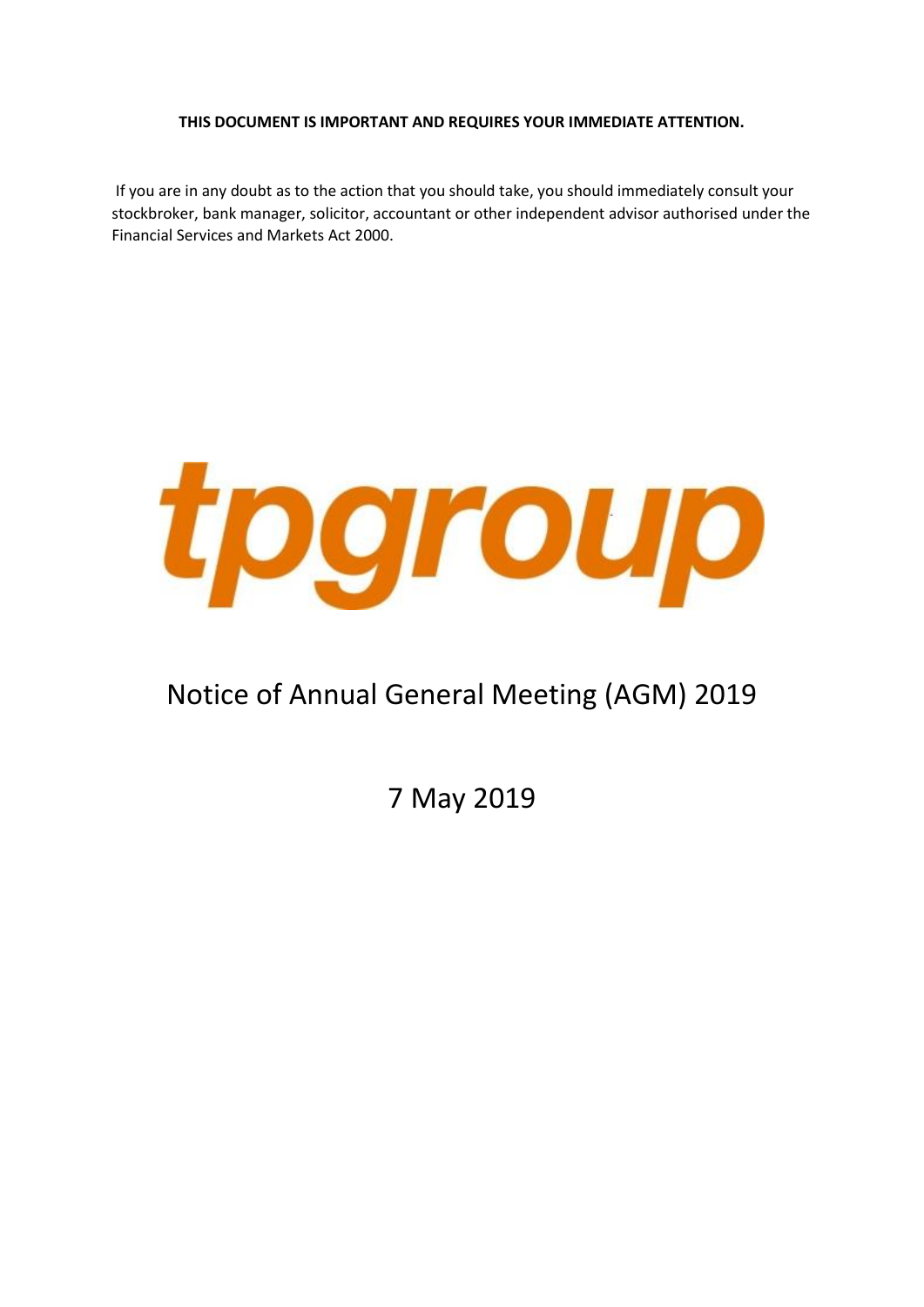# TP Group PLC

(incorporated and registered in England and Wales under registration number 03152034)

## **Notice of Annual General Meeting**

Notice is hereby given that the 2019 Annual General Meeting of TP Group plc (the "Company") will be held at Abbots House, Abbey Street, Reading, RG1 3BD at 10.30 a.m. on Thursday 6 June 2019.

The purpose of this meeting is to consider and, if thought fit, to pass the resolutions contained within this Notice of Annual General Meeting. Resolution numbers 1-5 (inclusive) will be proposed as ordinary resolutions and numbers 6 and 7 will both be proposed as special resolutions:

#### **Ordinary Resolutions**

- 1 To receive and adopt the Company's annual accounts and reports for the financial year ended 31 December 2018.
- 2 To appoint RSM UK Audit LLP as auditor of the Company, to hold office from the conclusion of this meeting until the conclusion of the next annual general meeting at which accounts are laid before the Company.
- 3 To authorise the directors of the Company to determine the auditor's remuneration.
- 4 To re-elect Jeremy Warner-Allen as a director who retires pursuant to article 80 of the Company's Articles of Association.
- 5 That the directors of the Company be and are hereby generally and unconditionally authorised in accordance with section 551 of the Companies Act 2006 (the "2006 Act"):

5.1 to exercise all the powers of the Company to allot shares and to make offers or agreements to allot shares in the Company or grant rights to subscribe for or to convert any security into shares in the Company (together "Relevant Securities") up to an aggregate nominal amount of £2,503,267 (representing approximately 33 per cent. of the total nominal share value of the Company on the last business day prior to the publication of this notice); and

5.2 to exercise all the powers of the Company to allot equity securities (within the meaning of section 560 of the 2006 Act) up to an additional aggregate nominal amount of £2,503,267 provided that this authority may only be used in connection with a rights issue in favour of holders of ordinary shares and other persons entitled to participate therein where the equity securities respectively attributable to the interests of all those persons at such record dates as the directors may determine are proportionate (as nearly as may be) to the respective numbers of equity securities held or deemed to be held by them or are otherwise allotted in accordance with the rights attaching to such equity securities subject to such exclusions or other arrangements as the directors may consider necessary or expedient to deal with fractional entitlements or legal difficulties under the laws of any territory or the requirements of a regulatory body or stock exchange or by virtue of shares being represented by depositary receipts or any other matter whatsoever,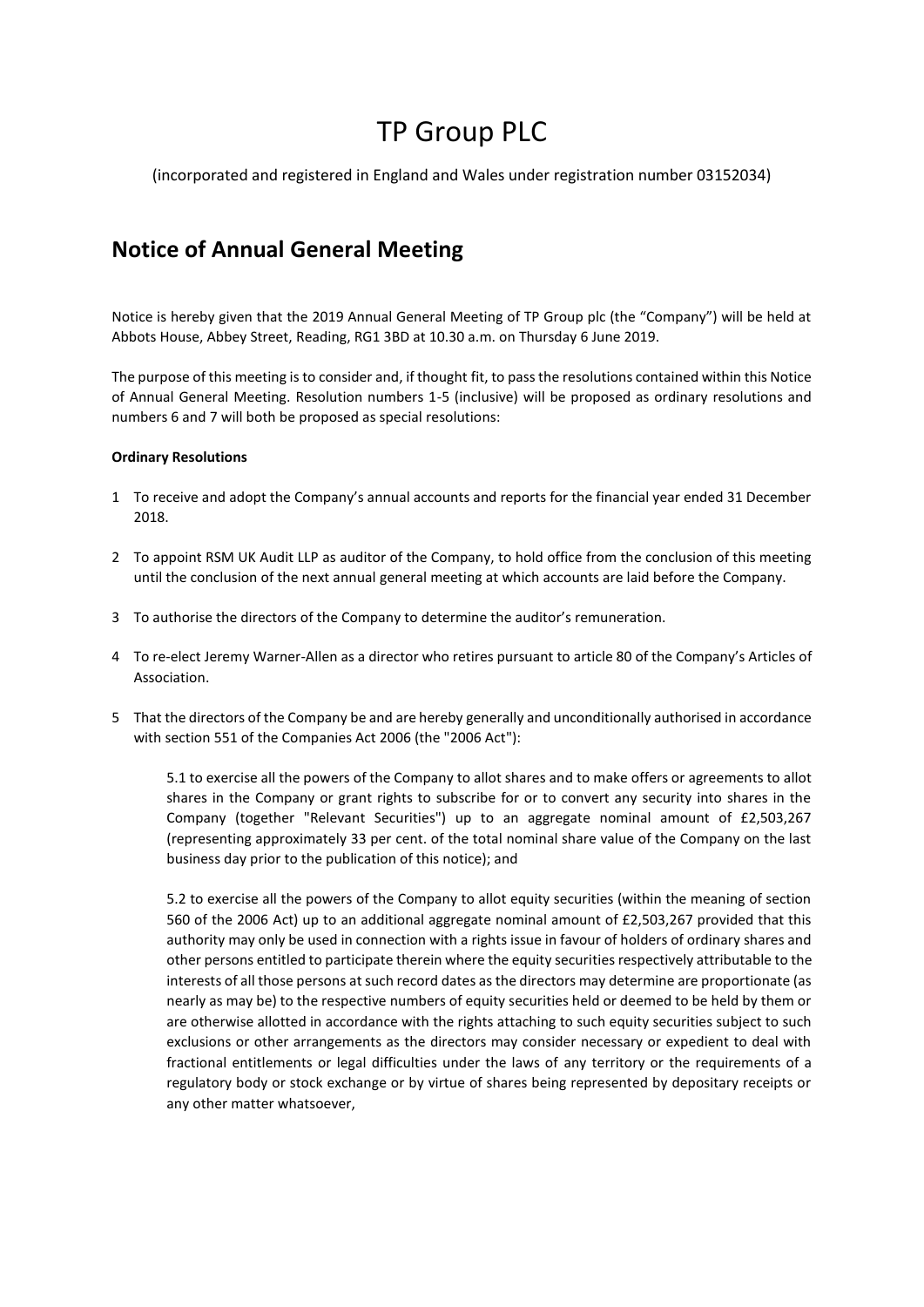provided that the authorities in paragraphs 5.1 and 5.2 shall expire at the conclusion of the next annual general meeting of the Company after the passing of this resolution or if earlier on the date which is 15 months after the date on which this resolution is passed, except that the Company may before such expiry make any offer or agreement which would or might require Relevant Securities or equity securities, as the case may be, to be allotted or such rights to be granted after such expiry and the directors may allot Relevant Securities or equity securities or grant such rights in pursuance of any such offer or agreement as if the authority in question had not expired.

#### **Special Resolutions**

- 6 That, subject to the passing of resolution 5, the directors of the Company be and are empowered, in accordance with section 570 and section 573 of the 2006 Act, to allot equity securities (as defined in section 560 of the 2006 Act) for cash pursuant to the authority conferred by resolution 5 and/or by way of a sale of treasury shares for cash, in each case as if section 561 of the 2006 Act did not apply to any such allotment or sale, provided that this power shall be limited to:
	- 6.1 the allotment of equity securities and/or a sale of treasury shares for cash in connection with a rights issue or other pre-emptive offer or issue (but, in the case of the authority granted under paragraph 5.2, by way of a rights issue only) in favour of holders of ordinary shares and other persons entitled to participate therein (other than the Company) where the equity securities respectively attributable to the interests of all those persons at such record dates as the directors may determine are proportionate (as nearly as may be) to the respective numbers of equity securities held or deemed to be held by them or are otherwise allotted in accordance with the rights attaching to such equity securities, subject in each case to such exclusions or other arrangements as the directors may consider necessary or expedient to deal with treasury shares, fractional entitlements or legal or practical difficulties under the laws of any territory or the requirements of a regulatory body or stock exchange or by virtue of shares being represented by depositary receipts or any other matter whatsoever; and
	- 6.2 the allotment of equity securities or sale of treasury shares (otherwise than pursuant to paragraph 6.1 above), having in the case of ordinary shares, an aggregate nominal value, or in the case of other equity securities, giving the right to subscribe for or convert into ordinary shares having an aggregate nominal value, not exceeding the sum of £758,566 (representing approximately 10 per cent. of the Company's issued share capital on the last business day prior to the publication of this notice),

and shall expire upon the expiry of the general authority conferred by resolution 5, except that the Company may make any offer or agreement before this power expires which would or might require equity securities to be allotted and/or shares held by the Company in treasury to be sold after such expiry and the directors may allot equity securities and/or sell shares held by the Company in treasury in pursuance of such offer or agreement as if the power conferred by this resolution had not expired.

- 7 That Company be and is hereby generally and unconditionally authorised, in accordance with section 701 of the 2006 Act, to make market purchases (within the meaning of section 693(4) of the 2006 Act) of ordinary shares of £0.01 each in the capital of the Company on such terms and in such manner as the directors may from time to time determine provided that:
	- 7.1 the maximum aggregate number of ordinary shares authorised to be purchased is 113,784,878 (representing approximately 15 per cent. of the Company's issued share capital on the last business day prior to the publication of this notice);
	- 7.2 the minimum price which may be paid for an ordinary share is 1 penny (£0.01) (exclusive of expenses payable by the Company);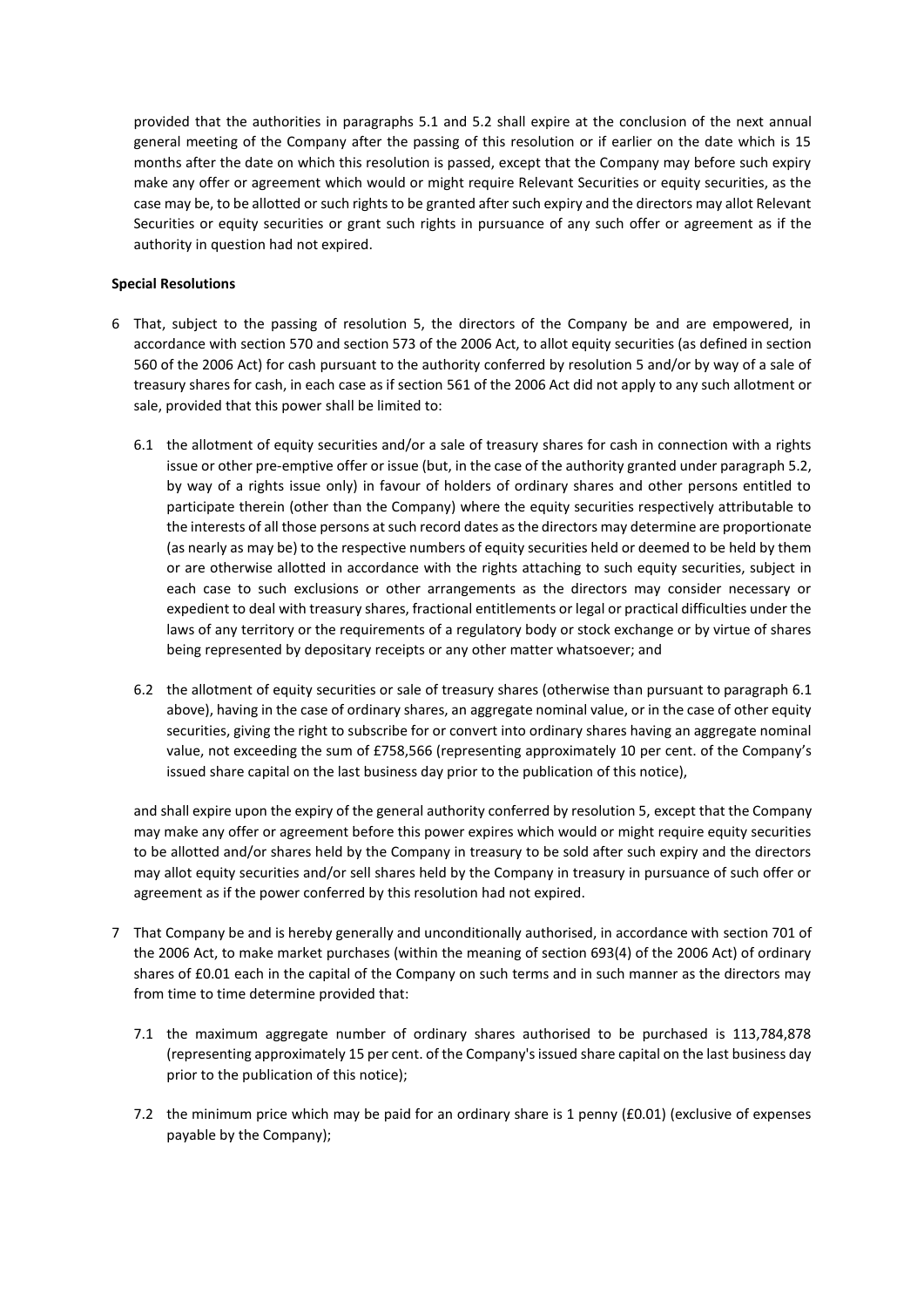- 7.3 the maximum price which may be paid for an ordinary share (exclusive of expenses payable by the Company) cannot be more than the higher of:
	- (a) 105 per cent. of the average market value of an ordinary share of the Company for the five business days prior to the day on which the ordinary share is contracted to be purchased; and
	- (b) the value of an ordinary share of the Company calculated on the basis of the higher of:
		- (i) the price of the last independent trade of; and
		- (ii) the highest current independent bid for,

any number of ordinary shares of the Company on the trading venue where the market purchase by the Company will be carried out; and

the authority conferred by this resolution 7 shall expire at the conclusion of the next annual general meeting of the Company after the passing of this resolution or if earlier on the date which is 15 months after the passing of this resolution, except that that the Company may before such expiry make a contract to purchase its own shares which will or may be completed or executed wholly or partly after such expiry and may make a purchase pursuant to any such contract.

By order of the Board

C MacPherson Company Secretary

*Registered Office:*

*A2/1064 Cody Technology Park Old Ively Road Farnborough Hampshire GU14 0LX*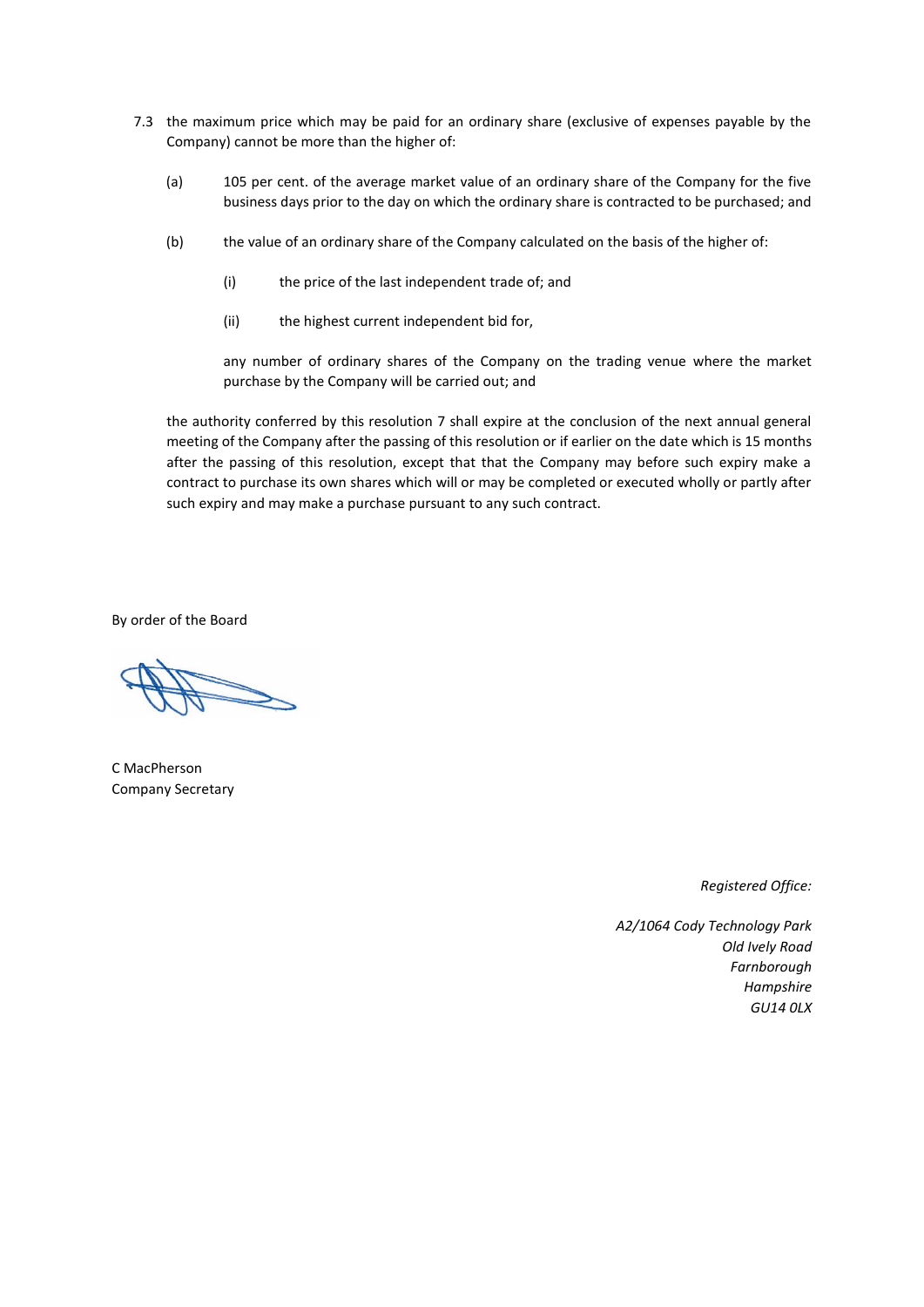## Explanation of Resolutions

The following notes provide an explanation of the resolutions provided within the Notice:

#### **ORDINARY RESOLUTIONS**

Resolutions 1 – 5 inclusive are proposed as Ordinary Resolutions, meaning that a simple majority (i.e. more than 50%) of votes cast against the resolution are required to be in favour for the resolution to pass.

#### Resolution 1 – Receipt and Adoption of Reports and Accounts

The Companies Act 2006 requires the Directors of a public company to lay the annual financial statements, the Directors' Report and the Independent Auditor's Report before the shareholders at a general meeting.

#### Resolution 2 – Appointment of Auditors

At or before the general meeting at which the annual accounts and reports are laid, the Company is required to appoint auditors to serve for the following financial year (1 January to 31 December inclusive). Following discussions with Deloitte LLP it has been decided by mutual agreement that they will step down as appointed auditors and the Company has undertaken a detailed tender process to select new auditors. Following conclusion of this tender process, Resolution 2 is proposed to appoint the selected auditors, RSM UK Audit LLP to serve until the conclusion of the next annual general meeting at which accounts are laid before the Company.

The Companies Act 2006 requires the Company to serve "special notice" of this resolution. Accordingly it is confirmed that 28 days' notice has been given and the notice is therefore correctly served.

Resolution 3 – Auditor's Remuneration This resolution allows the Directors of the Company to set the remuneration for the appointed auditors.

### Resolution 4 - Re-appointment of Jeremy Warner-Allen as Director Article 80 of the Company's articles of association states that:

"At each annual general meeting one-third of the Directors for the time being (or, if their number is not a multiple of three, the number nearest to but not greater than one-third) shall retire from office by rotation."

Article 81 of the Company's articles of association states that:

"The Directors to retire by rotation shall include (so far as necessary to obtain the number required) any Director who wishes to retire and not offer himself for re-election. Any further Directors to retire shall be those of the other Directors subject to retirement by rotation who have been longest in office since their last re-election or appointment and so that as between persons who became or were last re-elected Directors on the same day those to retire shall (unless they otherwise agree among themselves) to be determined by lot. A retiring Director shall be eligible for re-election. In addition, any Director who would not otherwise be required to retire shall retire by rotation at the third annual general meeting after his last appointment or reappointment."

The Board currently number five (5) Directors so this means that 1 Director is required to retire and be proposed for re-appointment. Compliance with this Article is managed on a strictly rotational basis.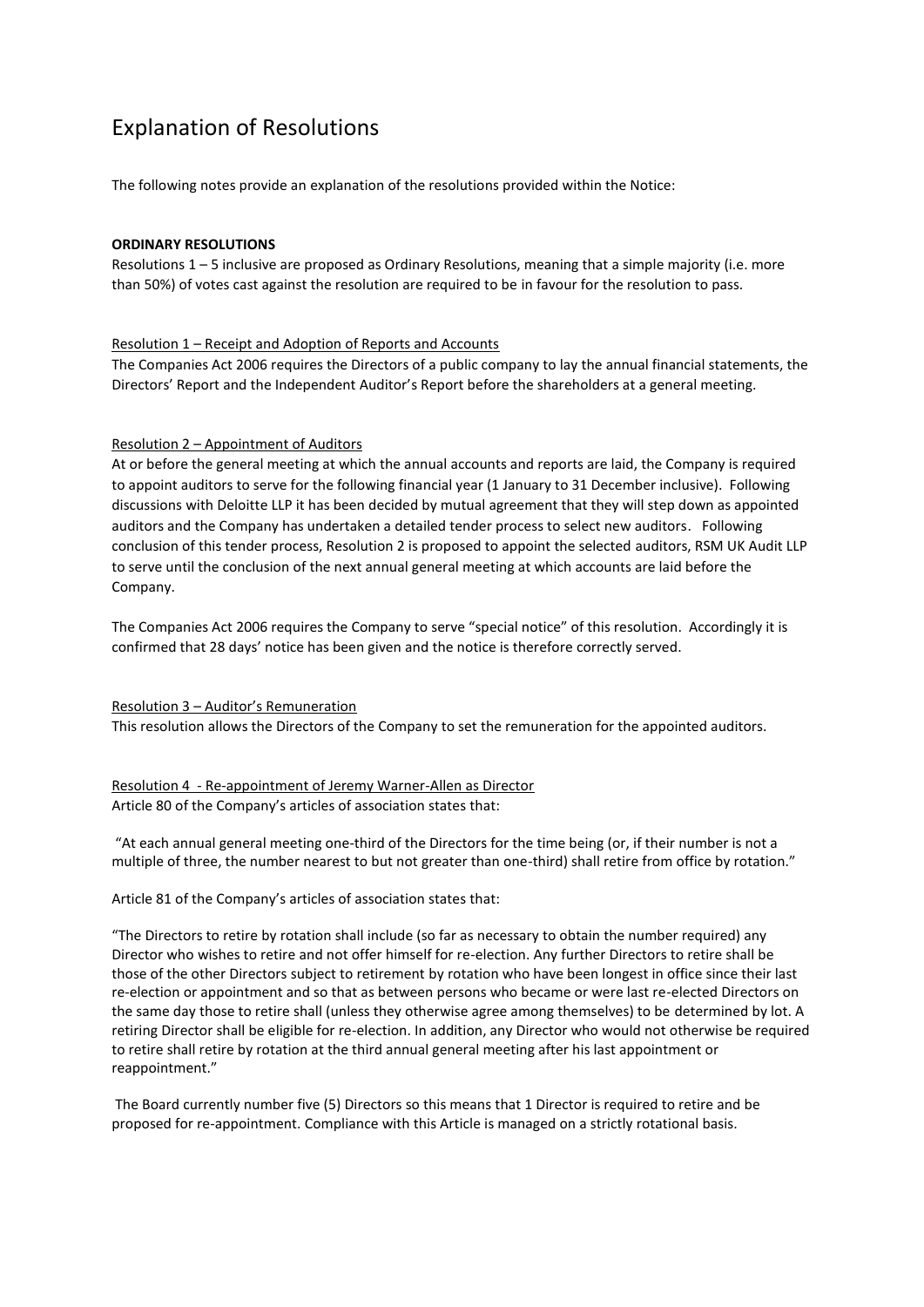#### Resolution 5 – Right to Allot Shares

The Company's articles of association allow the Directors to allot new shares provided an ordinary resolution confirming this is passed at a general meeting (as allowed for in the Companies Act 2006). Following the passing of a resolution at the 2018 AGM, the Directors currently have authority to allot shares in the Company and to grant rights to subscribe for or convert any securities into shares in the Company. This authority is due to expire at the 2019 AGM and so this resolution seeks to renew this authority until the earlier of the conclusion of the next annual general meeting and the date which is 15 months after the passing of the resolution.

#### **SPECIAL RESOLUTIONS**

Resolutions 6 and 7 are proposed as Special Resolutions, meaning that at least 75% of votes cast against the resolution are required to be in favour for the resolution to pass.

#### Resolution 6 – Disapplication of Statutory Pre-Emption Rights

The Companies Act 2006 prescribes certain pre-emption rights under which, if the Company issues new shares, or grants rights to subscribe for or to convert any security into shares, for cash or sells any treasury shares, it must first offer them to existing shareholders in proportion to their current holdings.

Under resolution 6, it is proposed that the Directors be authorised to issue shares for cash and/or sell shares from treasury (if any are so held) without offering them first to existing shareholders in accordance with the statutory pre-emption rights:

- (a) up to an aggregate nominal amount of £758,566 (up to 75,856,600 ordinary shares of 1 penny (£0.01) each). This amount represents approximately 10 per cent. of the Company's issued share capital (excluding any shares held in treasury) as at 3 May 2019 (being the last business day prior to the publication of this notice). This part of the authority is designed to provide the board with flexibility to raise further equity funding and to pursue acquisition opportunities as and when they may arise; or
- (b) in respect of a rights issue, open offer or other offer that generally provides existing shareholders with the opportunity to subscribe for new shares pro rata to their existing holdings. This part of the authority is designed to give the directors flexibility to exclude certain shareholders from such an offer where the directors consider it necessary or desirable to do so in order to avoid legal, regulatory or practical problems that would otherwise arise.

If passed, the authority in resolution 6 will expire at the same time as the authority to allot shares given pursuant to resolution 5.

#### Resolution 7 – Authority for Company to buy Shares

If passed, this resolution will grant the Company authority until the earlier of the conclusion of the next annual general meeting and the date which is 15 months after the passing of the resolution to buy its own shares in the market. The resolution limits the number of shares that may be purchased to 15 per cent. of the Company's issued share capital as at 3 May 2019 (being the last business day prior to the publication of this notice).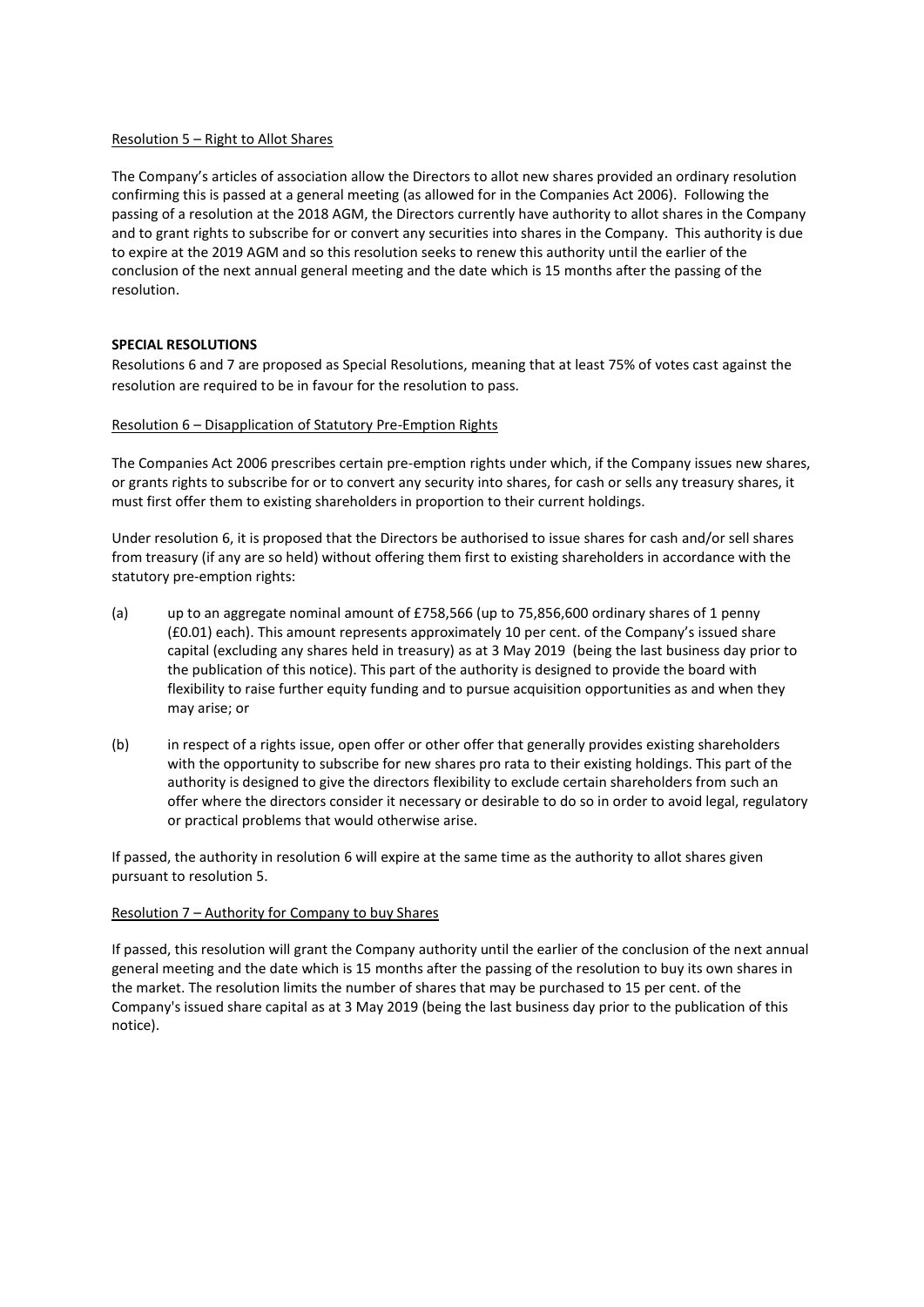#### General Notes:

- 1 A member entitled to attend, speak and vote at the meeting is entitled to appoint one or more proxies (who need not be a member of the Company) as his proxy to exercise all or any of his rights to attend, speak and vote at the meeting. A member can appoint more than one proxy in relation to the meeting, provided that each proxy is appointed to exercise the rights attaching to different shares held by him and the member indicates the number of shares in respect of which he is making each appointment.
- 2 Your proxy could be the Chairman, another director of the Company or another person who has agreed to attend to represent you. Your proxy will vote as you instruct and must attend the meeting for your vote to be counted. Details of how to appoint the Chairman or another person as your proxy using the proxy form are set out in the notes to the proxy form. Appointing a proxy does not preclude you from attending the meeting and voting in person. If you attend the meeting in person, your proxy appointment will be automatically terminated.
- 3 A form of proxy is enclosed with this notice and instructions for use are shown on the form. In order to be valid, a completed form of proxy must be received (together with the power of attorney or other authority, if any, under which it is signed or a notarially certified copy of such power or authority) by the Company's registrar, Equiniti Limited, no later than 48 hours (excluding any part of a day that is not a working day) before the time for holding the meeting or any adjournment thereof either by post, by courier or by hand to the Company's Registrar at Equiniti Limited, Aspect House, Spencer Road, Lancing, West Sussex, BN99 6DA.
- 4 To change your proxy instructions you may return a new proxy form using the methods set out above. Where you have appointed a proxy using the hard copy proxy form and would like to change the instructions using another hard copy proxy form, please contact Equiniti on 0371 384 2030 (international callers: +44 (0)121 415 7047). Lines are open 8.30am to 5.30pm, Monday to Friday (excluding public holidays in England and Wales). The deadline for receipt of proxy appointments (see above) also applies in relation to amended instructions. Any attempt to terminate or amend a proxy appointment received after the relevant deadline will be disregarded. Where two or more valid separate appointments of proxy are received in respect of the same share in respect of the same meeting, the one which is last sent shall be treated as replacing and revoking the other or others.
- 5 CREST members who wish to appoint a proxy or proxies through the CREST electronic appointment service may do so for the meeting and any adjournment(s) of the meeting by using the procedures described in the CREST Manual (www.euroclear.com). CREST personal members or other CREST sponsored members, and those CREST members who have appointed a voting service provider(s) should refer to their CREST sponsor or voting service provider(s), who will be able to take the appropriate action on their behalf.

In order for a proxy appointment or instruction made using the CREST service to be valid, the appropriate CREST message (a ''CREST Proxy Instruction'') must be properly authenticated in accordance with Euroclear UK & Ireland Limited's specifications and must contain the information required for such instructions, as described in the CREST Manual. The message, regardless of whether it constitutes the appointment of a proxy or an amendment to the instruction given to a previously appointed proxy must, in order to be valid, be transmitted so as to be received by Equiniti (agent ID RA19) no later than 48 hours (excluding any part of a day that is not a working day) before the meeting or any adjournment thereof. For this purpose, the time of receipt will be taken to be the time (as determined by the timestamp applied to the message by the CREST Application Host) from which Equiniti is able to retrieve the message by enquiry to CREST in the manner prescribed by CREST.